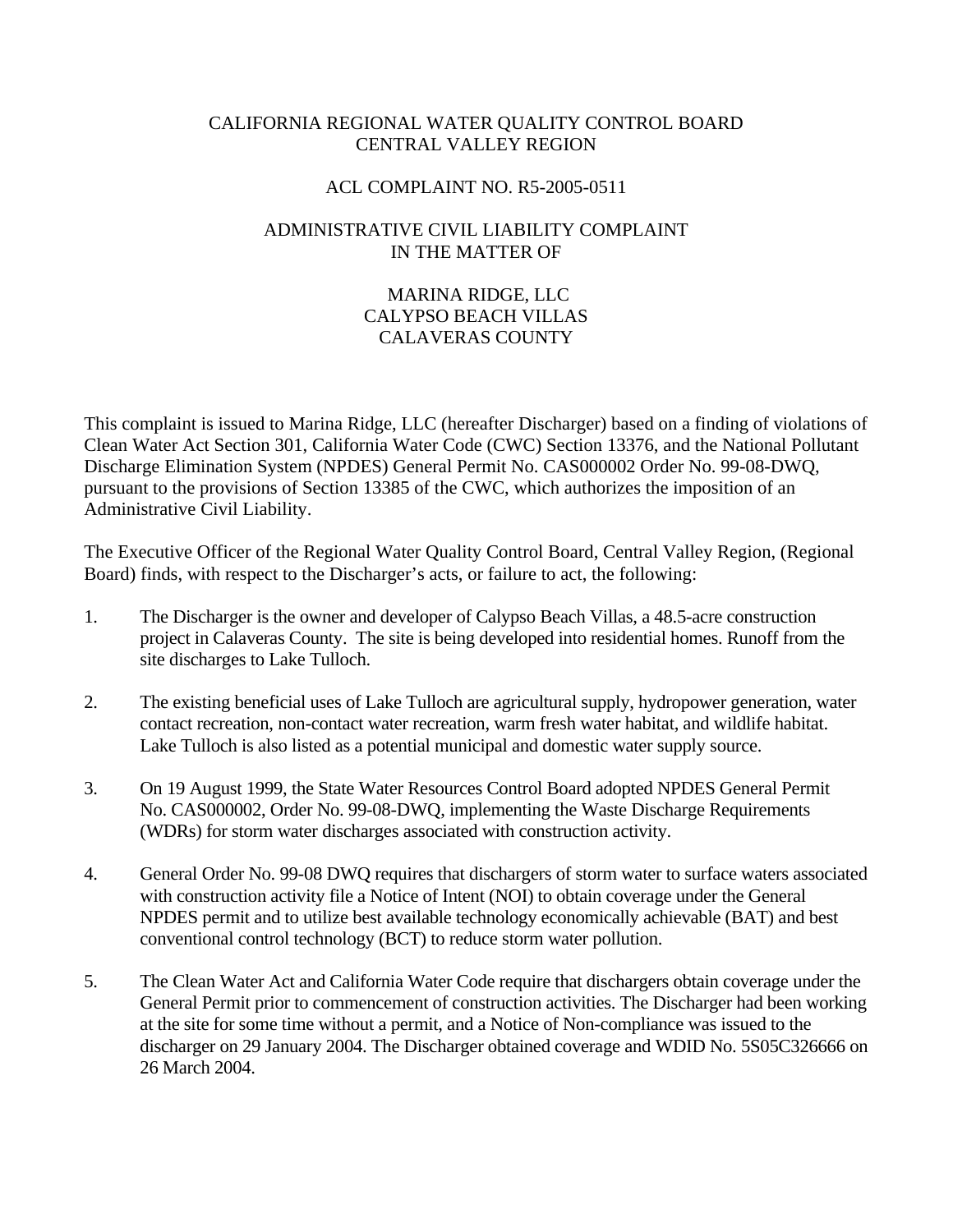- 6. The Discharger is alleged to have violated provisions of law for which the Regional Board, may impose liability under California Water Code Section 13385(c)(2) .
- 7. General Order No. 99-08-DWQ states, in part, the following:
	- "A. DISCHARGE PROHIBITIONS:

\*\*\*\*\*\*\*\*

3. Storm water discharges shall not cause or threaten to cause pollution, contamination, or nuisance.

\*\*\*\*\*\*\*\*

"C. SPECIAL PROVISIONS FOR CONSTRUCTION ACTIVITY:

\*\*\*\*\*\*\*\*

2. All dischargers shall develop and implement a SWPPP in accordance with Section A: Storm Water Pollution Prevention Plan. The Discharger shall implement controls to reduce pollutants in storm water discharges from their construction sites to the BAT/BCT performance standard.

\*\*\*\*\*\*\*\*

\*\*\*\*\*\*\*\*

"Section A STORM WATER POLLUTION PREVENTION PLAN

6. Erosion Control

… At a minimum, the discharger/operator must implement an effective combination of erosion and sediment control on all disturbed areas during the wet season.

\*\*\*\*\*\*\*\*\*

- 8. Section 301 of the Clean Water Act and Section 13376 of the California Water Code prohibit the discharge of pollutants to surface waters except in compliance with an NPDES permit.
- 9. The following events pertain to the history of the site:
	- On 15 January 2004, Board staff inspected the site for compliance with the General Permit and found evidence of discharge to Lake Tulloch in violation of the Clean Water Act and California Water Code. Regional Board staff also determined that Marina Ridge, LLC had not obtained a permit for the discharge of storm water from this site. On 29 January 2004, Regional Board staff issued a Notice of Non-compliance for the illegal discharge and failure to obtain coverage under the General NPDES permit.
	- On 3 September 2004, the Discharger received a rainy season preparation reminder from Board staff that included the reminder to prevent erosion by stabilizing all disturbed soil at the site.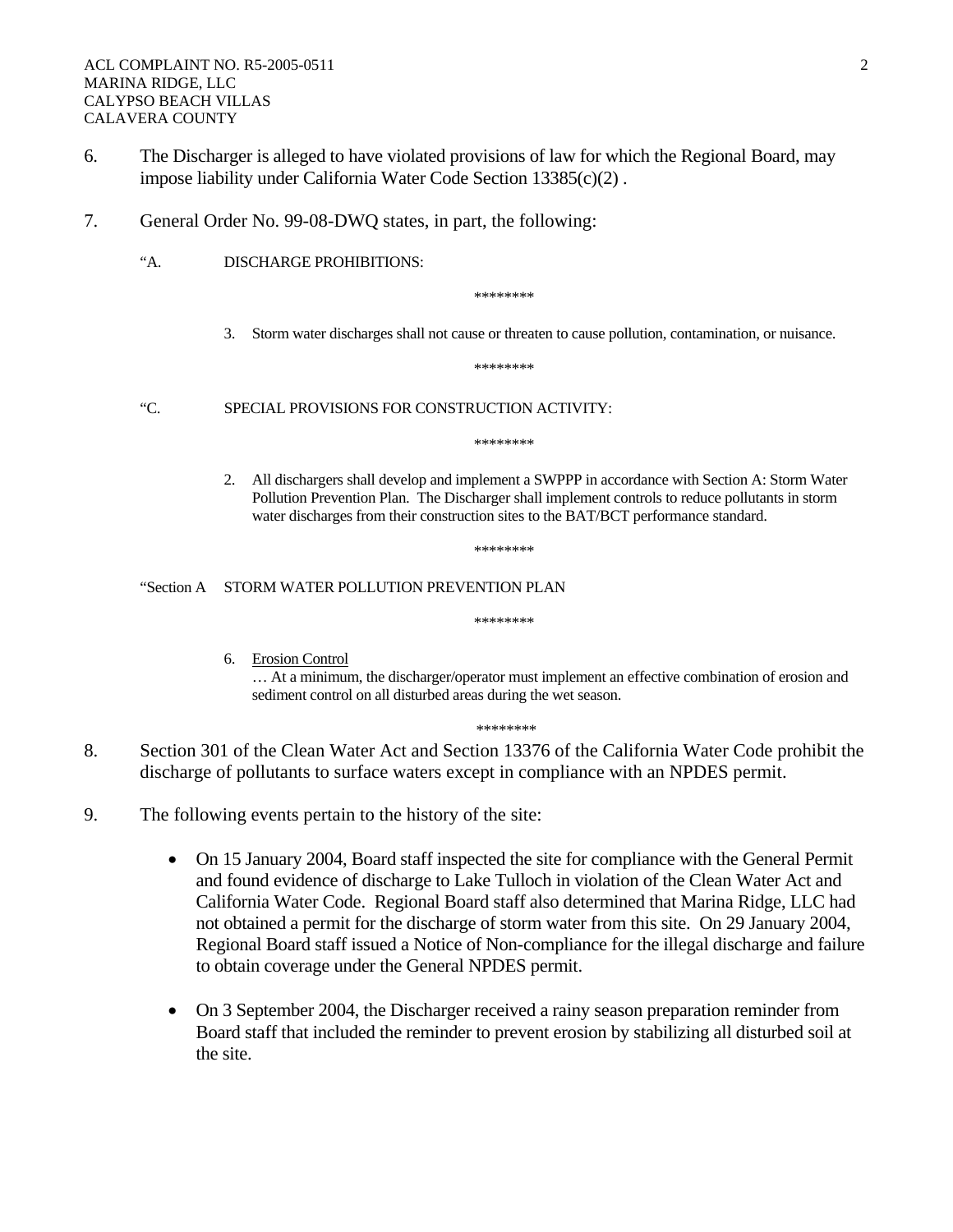- 10. The Discharger is alleged to have violated Discharge Prohibition A.3, Special Provisions C.2 and Section A (6) of the General Permit. These violations were caused by the Discharger's failure to properly stabilize exposed soil slopes and failure to implement and maintain effective Best Management Practices (BMPs). Pursuant to CWC Section 13385 (a)(2), civil liability may be imposed for the following violations:
	- On 14 October 2004, Board staff inspected the site and observed inadequate erosion control and sediment control BMPs, tracking on the roadway, and evidence of a discharge into Lake Tulloch. The amount of sediment in the outfall area indicated a threat of pollution to Lake Tulloch in violation of Discharge Prohibition A.3 of the General Permit. The inadequate erosion control and sediment control BMPs and tracking on the roadway are violations of Special Provision C.2 and Section A (6). Regional Board staff discussed the violations with the Discharger and explained what needed to be done to come into compliance with the General Permit.
	- On 19 March 2005, Regional Board staff conducted a follow-up inspection of the construction site during a light rain and prior to a predicted heavy rain event. During the inspection, staff observed inadequate erosion and sediment control BMPs at the site, poor maintenance of the BMPs, tracking on the roadways, and poor housekeeping practices in violation of Special Provision C.2 and Section A (6). Staff also observed the discharge of sediment-laden storm water to the storm drain system which discharges into Lake Tulloch, in violation of Discharge Prohibition A.3. On 22 March 2005, an NOV was issued for failure to comply with the General Permit.
	- On 29 March 2005, Regional Board staff conducted another follow-up inspection of the site during a rain event. During the inspection, staff again noted the inadequate sediment and erosion control BMPs, tracking on roadways, and poor housekeeping practices throughout the production areas. Staff observed that some silt fence had been added adjacent to Lake Tulloch; however, the silt fence was improperly installed. Staff also observed a discharge of sediment laden storm water from the construction site into Lake Tulloch, in violation Discharge Prohibition A.3. The inadequate erosion control and sediment control BMPs, tracking on the roadway and poor housekeeping practices throughout the production areas are violations of Special Provision C.2 and Section A (6).
- 9. Section 13385 of the California Water Code states, in part:
	- *"(a) Any person who violates any of the following shall be liable civilly in accordance with this section:* 
		- *(1) Section 13375 or 13376*
		- *(2) Any waste discharge requirements or dredged and fill material permit.*

*\*\*\*\*\*\*\*\** 

*(5) Any requirements of Sections 301, 302, 306, 307, 308, 318, or 405 of the Federal Water Pollution Control Act as amended."*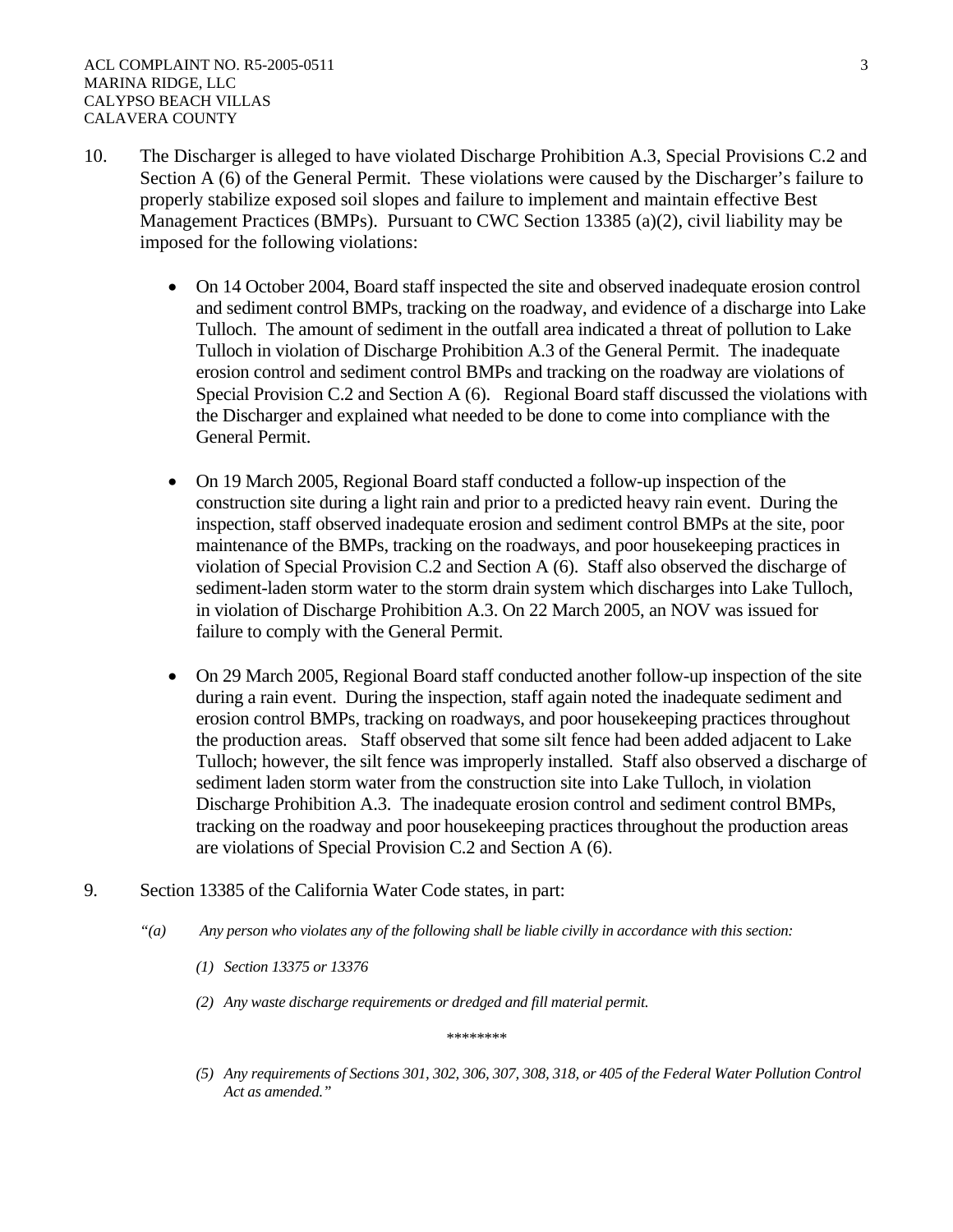*\*\*\*\*\*\*\*\** 

- *"(c) Civil liability may be imposed administratively by the State Board or a Regional Board pursuant to Article 2.5 (commencing with Section 13323) of Chapter 5 in an amount not to exceed the… following:* 
	- *(1) Ten thousand dollars (\$10,000) for each day in which the violation occurs.*

*\*\*\*\*\*\*\*\** 

- *"(e) In determining the amount of liability imposed under this section, the regional board, the state board, or the superior court, as the case may be, shall take into account the nature, circumstances, extent, and gravity of the violation, or violations, whether the discharge is susceptible to cleanup or abatement, the degree of toxicity of the discharge, and, with respect to the violator, the ability to pay, the effect on its ability to continue its business, any voluntary cleanup efforts undertaken, any prior history of violations, the degree of culpability, economic benefits or savings, if any, resulting from the violation, and other matters that justice may require. At a minimum, liability shall be assessed at a level that recovers the economic benefits, if any, derived from the acts that constitute the violation."*
- 10. Pursuant to CWC Section 13385(c), the Discharger has a maximum civil liability of \$1,560,000 for violating the General Permit from 14 October 2004 to 19 March 2005. The Discharger failed to install an effective balance of sediment and erosion control BMPs from 14 October 2004 to 19 March 2005 for 156 days of violations. The maximum civil liability is determined by multiplying the156 days by \$10,000 per day to obtain \$1,560,000.
- 11. The Discharger saved approximately \$60,000 by not implementing adequate erosion and sediment control BMPs, for not maintaining those BMPs that were implemented, and for not properly training site employees. This amount is based on \$2500 per acre, the minimum cost to install standard erosion and sediment control measures on 24 acres. Staff estimated that at least half of the total 48.5 acre site has been disturbed, based on communication with County personnel.
- 12. Regional Board staff spent a total of 45 hours investigating this incident and preparing this Complaint. The total cost for staff time is \$3,600 based on a rate of \$80 per hour.
- 13. Issuance of this Administrative Civil Liability Complaint to enforce CWC Division 7, Chapter 5.5 is exempt from the provisions of the California Environmental Quality Act (Public Resources Code Section 21000, et. seq.), in accordance with Title 14 California Code of Regulations, Enforcement Actions by Regulatory Agencies, Section 15321(a)(2).

# **MARINA RIDGE, LLC IS HEREBY GIVEN NOTICE**

- 1. The Executive Officer of the Regional Board proposes that the Discharger be assessed an Administrative Civil Liability in the amount of **\$80,000**, which includes \$3,600 in staff cost and \$60,000 to recover the economic benefit derived from the acts that constitute violations. The amount of the proposed liability is based on a review of the factors cited in Water Code Section 13385 and the State Water Resources Control Board's Water Quality Enforcement Policy.
- 2. A hearing on this matter will be scheduled for the **4/5 August 2005** Regional Board meeting unless the Discharger agrees to waive the hearing and pay the proposed civil liability in full.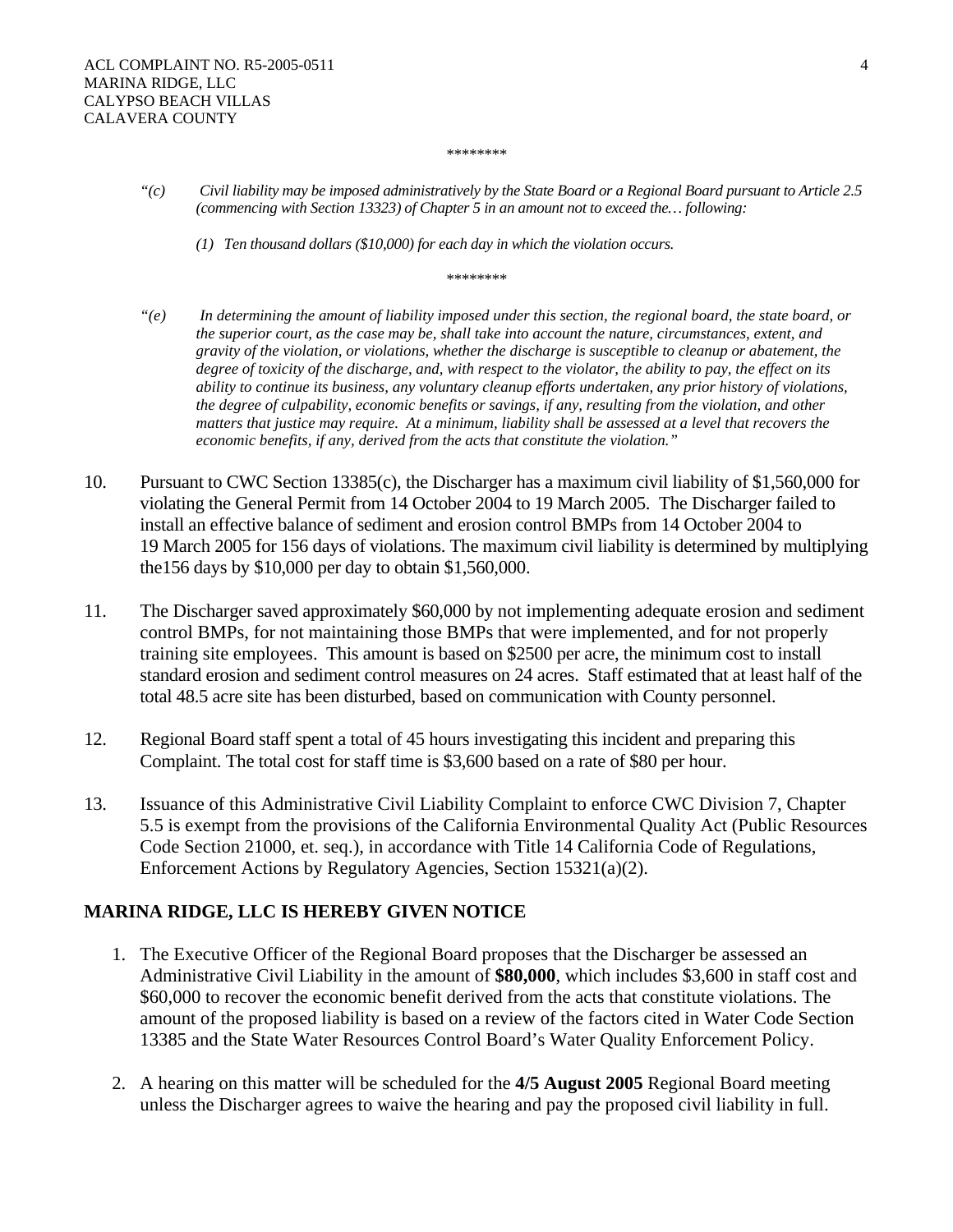- 3. If a hearing in this matter is held, the Regional Board will consider whether to affirm, reject or modify the proposed Administrative Civil Liability, or whether to refer the matter to the Attorney General for recovery of judicial civil liability.
- 4. The Discharger may waive the right to a hearing. If you wish to waive the hearing, you must within 30 days of this complaint, sign and return the waiver to the Regional Board's office with a check in the amount of the civil liability made payable to the "State Water Pollution Cleanup and Abatement Account ". Any waiver will not be effective until 30 days from the date of this complaint to allow interested persons to comment on this action.

 $\overline{\phantom{a}}$  , which is a set of the contract of the contract of the contract of the contract of the contract of the contract of the contract of the contract of the contract of the contract of the contract of the contract

THOMAS R. PINKOS, Executive Officer

**Date**